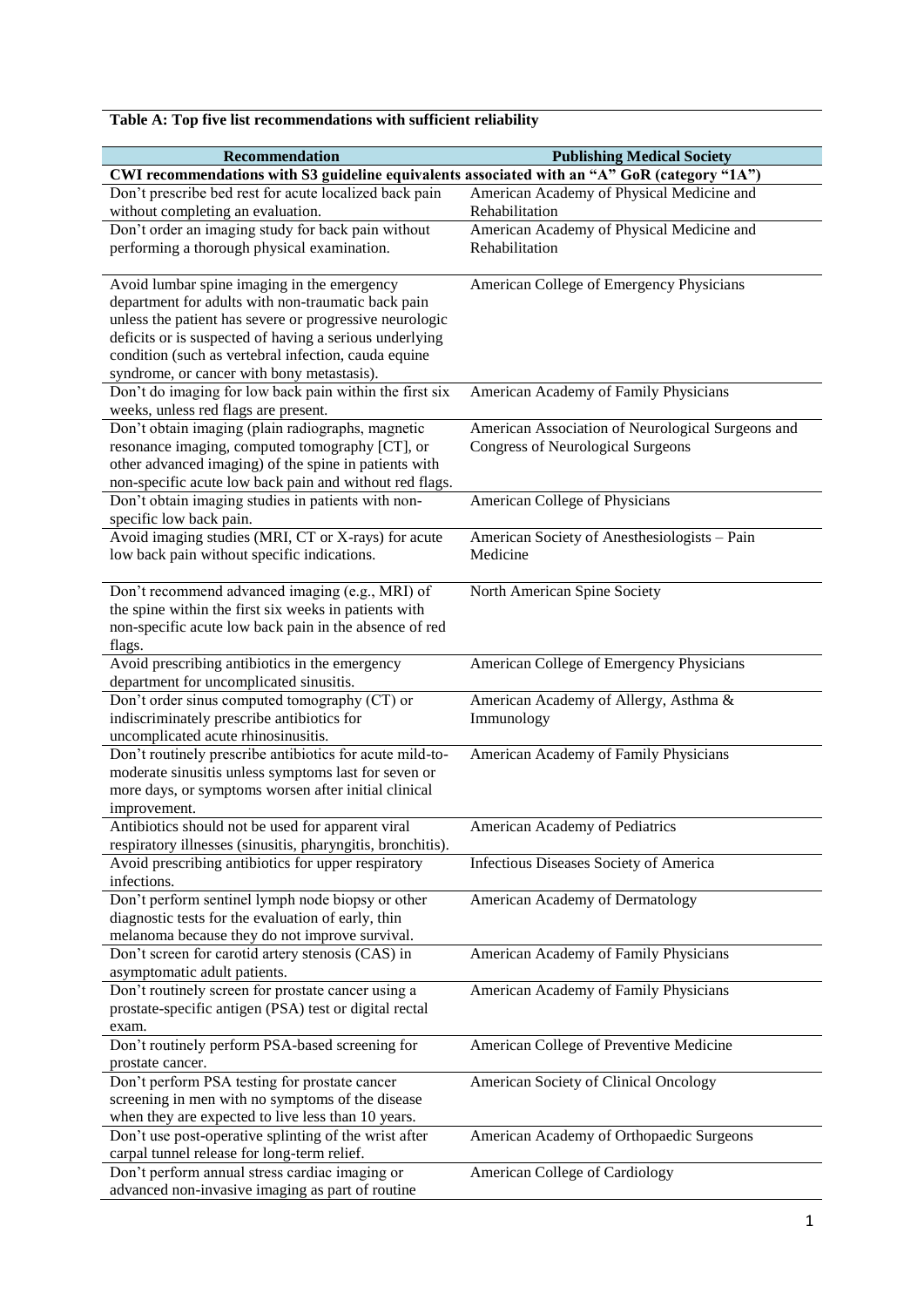| follow-up in asymptomatic patients.                       |                                                     |
|-----------------------------------------------------------|-----------------------------------------------------|
| Avoid performing routine stress testing after             | Society for Cardiovascular Angiography and          |
| percutaneous coronary intervention (PCI) without          | Interventions                                       |
| specific clinical indications.                            |                                                     |
| Don't perform routine annual stress testing after         | Society of Nuclear Medicine and Molecular Imaging   |
| coronary artery revascularization.                        |                                                     |
| Don't perform stress cardiac imaging or advanced non-     | American College of Cardiology                      |
| invasive imaging in the initial evaluation of patients    |                                                     |
| without cardiac symptoms unless high-risk markers are     |                                                     |
| present.                                                  |                                                     |
| Don't perform cardiac imaging for patients who are at     | American Society of Nuclear Cardiology              |
| low risk.                                                 |                                                     |
| Don't perform stress cardiac imaging or coronary          | American Society of Nuclear Cardiology              |
| angiography in patients without cardiac symptoms          |                                                     |
|                                                           |                                                     |
| unless high-risk markers are present.                     |                                                     |
| Avoid using stress echocardiograms on asymptomatic        | American Society of Echocardiography                |
| patients who meet "low risk" scoring criteria for         |                                                     |
| coronary disease.                                         |                                                     |
| Don't perform coronary CMR in the initial evaluation      | Society for Cardiovascular Magnetic Resonance       |
| of asymptomatic patients.                                 |                                                     |
| Don't perform stress cardiovascular magnetic              | Society for Cardiovascular Magnetic Resonance       |
| resonance (CMR) in the initial evaluation of chest pain   |                                                     |
| patients with low pretest probability of coronary artery  |                                                     |
| disease.                                                  |                                                     |
| Don't screen for ovarian cancer in asymptomatic           | American College of Obstetricians and Gynecologists |
| women at average risk.                                    |                                                     |
| Don't screen low risk women with CA-125 or                | Society of Gynecologic Oncology                     |
| ultrasound for ovarian cancer.                            |                                                     |
| Don't take a multi-vitamin, vitamin E or beta carotene    | American College of Preventive Medicine             |
| to prevent cardiovascular disease or cancer.              |                                                     |
| Don't prescribe biologics for rheumatoid arthritis        | American College of Rheumatology                    |
| before a trial of methotrexate (or other conventional     |                                                     |
| non-biologic DMARDs).                                     |                                                     |
| For a patient with functional abdominal pain syndrome     | American Gastroenterological Association            |
| (as per ROME III criteria) computed tomography (CT)       |                                                     |
| scans should not be repeated unless there is a major      |                                                     |
| change in clinical findings or symptoms.                  |                                                     |
| Don't use antimicrobials to treat bacteriuria in older    | <b>American Geriatrics Society</b>                  |
| adults unless specific urinary tract symptoms are         |                                                     |
| present.                                                  |                                                     |
| Don't treat asymptomatic bacteriuria with antibiotics.    | Infectious Diseases Society of America              |
| Avoid using PET or PET-CT scanning as part of             |                                                     |
|                                                           | American Society of Clinical Oncology               |
| routine follow-up care to monitor for a cancer            |                                                     |
| recurrence in asymptomatic patients who have finished     |                                                     |
| initial treatment to eliminate the cancer unless there is |                                                     |
| high-level evidence that such imaging will change the     |                                                     |
| outcome.                                                  |                                                     |
| Don't perform PET, CT, and radionuclide bone scans        | American Society of Clinical Oncology               |
| in the staging of early breast cancer at low risk for     |                                                     |
| metastasis.                                               |                                                     |
| Don't perform PET, CT, and radionuclide bone scans        | American Society of Clinical Oncology               |
| in the staging of early prostate cancer at low risk for   |                                                     |
| metastasis.                                               |                                                     |
| Don't initiate management of low-risk prostate cancer     | American Society for Radiation Oncology             |
| without discussing active surveillance.                   |                                                     |
| Don't recommend bed rest for more than 48 hours           | North American Spine Society                        |
| when treating low back pain.                              |                                                     |
| Avoid coronary angiography in post-coronary artery        | Society for Cardiovascular Angiography and          |
| bypass graft (CABG) and post-PCI patients who are         | Interventions                                       |
| asymptomatic, or who have normal or mildly abnormal       |                                                     |
|                                                           |                                                     |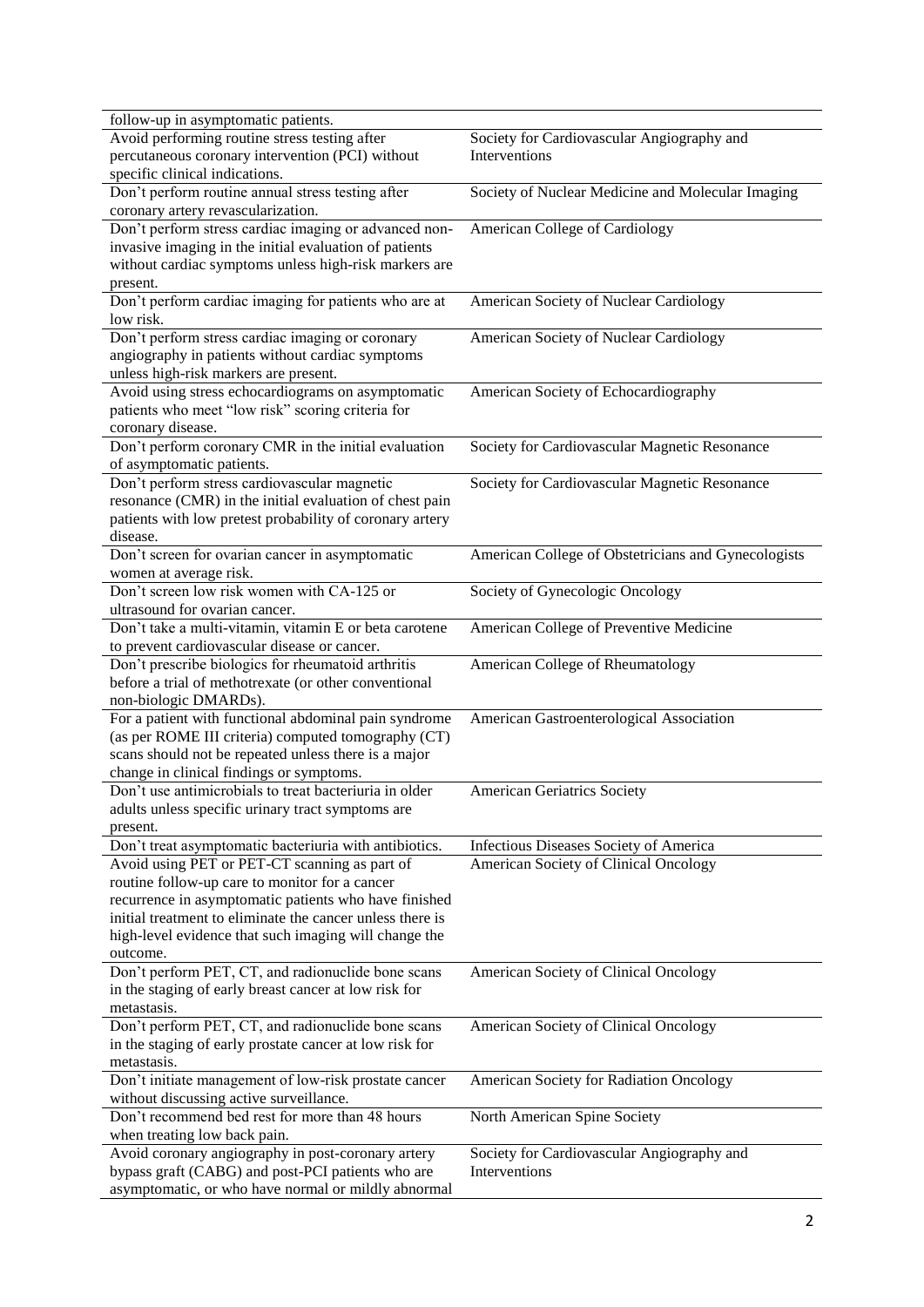| stress tests and stable symptoms not limiting quality of                                                       |                                                                                                      |
|----------------------------------------------------------------------------------------------------------------|------------------------------------------------------------------------------------------------------|
| life.                                                                                                          |                                                                                                      |
| Don't perform stress CMR in patients with acute chest                                                          | Society for Cardiovascular Magnetic Resonance                                                        |
| pain and high probability of coronary artery disease.                                                          |                                                                                                      |
| Avoid routine imaging for cancer surveillance in                                                               | Society of Gynecologic Oncology                                                                      |
| women with gynecologic cancer, specifically ovarian,                                                           |                                                                                                      |
| endometrial, cervical, vulvar and vaginal cancer.                                                              |                                                                                                      |
| Patients with suspected or biopsy proven Stage I                                                               | The Society of Thoracic Surgeons                                                                     |
| NSCLC do not require brain imaging prior to                                                                    |                                                                                                      |
| definitive care in the absence of neurologic symptoms.                                                         |                                                                                                      |
|                                                                                                                | CWI recommendations without S3-guideline equivalents associated with good methodological quality and |
| relevant meta-literature (category "2A")                                                                       |                                                                                                      |
| Avoid CT pulmonary angiography in emergency<br>department patients with a low-pretest probability of           | American College of Emergency Physicians                                                             |
| pulmonary embolism and either a negative Pulmonary                                                             |                                                                                                      |
| Embolism Rule-Out Criteria (PERC) or a negative D-                                                             |                                                                                                      |
| dimer.                                                                                                         |                                                                                                      |
| Don't perform chest computed tomography (CT                                                                    | American College of Chest Physicians and American                                                    |
| angiography) to evaluate for possible pulmonary                                                                | <b>Thoracic Society</b>                                                                              |
| embolism in patients with a low clinical probability                                                           |                                                                                                      |
| and negative results of a highly sensitive D-dimer                                                             |                                                                                                      |
| assay.                                                                                                         |                                                                                                      |
| Don't place an indwelling urinary catheter to manage                                                           | AMDA - The Society for Post-Acute and Long-Term                                                      |
| urinary incontinence.                                                                                          | Care Medicine                                                                                        |
| Don't place or maintain a urinary catheter in a patient                                                        | American Academy of Nursing                                                                          |
| unless there is a specific indication to do so.                                                                |                                                                                                      |
| Avoid placing indwelling urinary catheters in the                                                              | American College of Emergency Physicians                                                             |
| emergency department for either urine output                                                                   |                                                                                                      |
| monitoring in stable patients who can void, or for                                                             |                                                                                                      |
| patient or staff convenience.                                                                                  |                                                                                                      |
| Don't place, or leave in place, urinary catheters for                                                          | Society of Hospital Medicine - Adult Hospital                                                        |
| incontinence or convenience or monitoring of output                                                            | Medicine                                                                                             |
| for non-critically ill patients (acceptable indications:                                                       |                                                                                                      |
| critical illness, obstruction, hospice, preoperatively for                                                     |                                                                                                      |
| <2 days for urologic procedures; use weights instead to                                                        |                                                                                                      |
| monitor diuresis).                                                                                             |                                                                                                      |
|                                                                                                                |                                                                                                      |
| Don't initiate antihypertensive treatment in individuals                                                       | AMDA - The Society for Post-Acute and Long-Term                                                      |
| $\geq 60$ years of age for systolic blood pressure (SBP)                                                       | Care Medicine                                                                                        |
| <150 mm Hg or diastolic blood pressure (DBP) <90                                                               |                                                                                                      |
| mm Hg.                                                                                                         |                                                                                                      |
| Don't recommend screening for breast, colorectal or                                                            | AMDA - The Society for Post-Acute and Long-Term                                                      |
| prostate cancer if life expectancy is estimated to be                                                          | Care Medicine                                                                                        |
| less than 10 years.                                                                                            |                                                                                                      |
| Avoid colorectal cancer screening tests on                                                                     | American College of Surgeons                                                                         |
| asymptomatic patients with a life expectancy of less                                                           |                                                                                                      |
| than 10 years and no family or personal history of                                                             |                                                                                                      |
| colorectal neoplasia.                                                                                          |                                                                                                      |
| Don't recommend screening for breast, colorectal,                                                              | <b>American Geriatrics Society</b>                                                                   |
| prostate or lung cancer without considering life                                                               |                                                                                                      |
| expectancy and the risks of testing, overdiagnosis and<br>overtreatment.                                       |                                                                                                      |
| Don't perform routine cancer screening for dialysis                                                            | American Society of Nephrology                                                                       |
| patients with limited life expectancies without signs or                                                       |                                                                                                      |
| symptoms.                                                                                                      |                                                                                                      |
| Don't recommend cancer screening in adults with life                                                           | Society of General Internal Medicine                                                                 |
| expectancy of less than 10 years.                                                                              |                                                                                                      |
| Don't obtain a C. difficile toxin test to confirm "cure"                                                       | AMDA - The Society for Post-Acute and Long-Term                                                      |
| if symptoms have resolved.                                                                                     | Care Medicine                                                                                        |
| Don't insert percutaneous feeding tubes in individuals<br>with advanced dementia. Instead, offer oral assisted | AMDA - The Society for Post-Acute and Long-Term<br>Care Medicine                                     |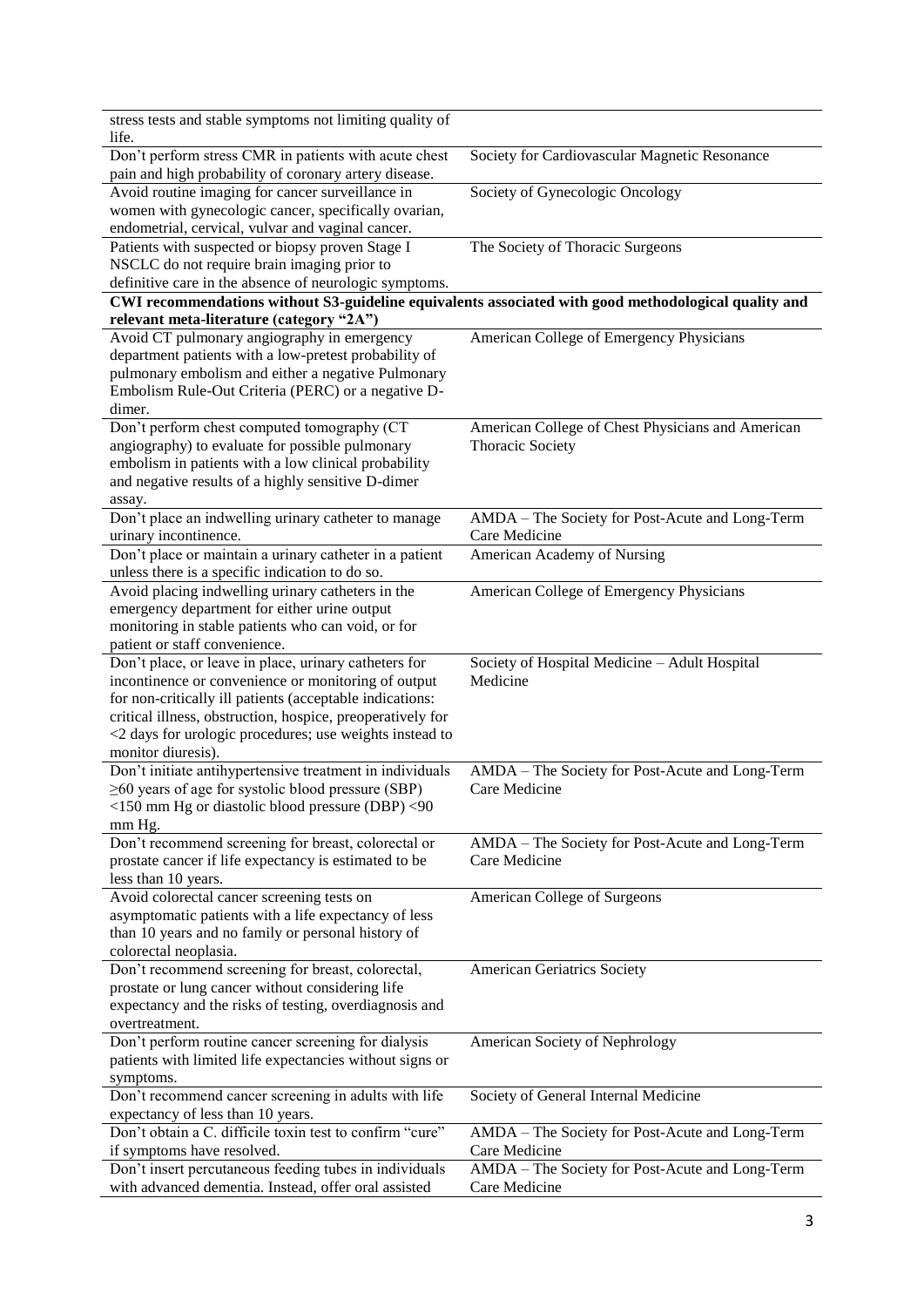| feedings.                                                   |                                                     |
|-------------------------------------------------------------|-----------------------------------------------------|
| Don't use sliding scale insulin (SSI) for long-term         | AMDA - The Society for Post-Acute and Long-Term     |
| diabetes management for individuals residing in the         | Care Medicine                                       |
| nursing home.                                               |                                                     |
| Don't obtain a urine culture unless there are clear signs   | AMDA - The Society for Post-Acute and Long-Term     |
| and symptoms that localize to the urinary tract.            | Care Medicine                                       |
| Avoid the use of surveillance cultures for the screening    | American Academy of Pediatrics                      |
| and treatment of asymptomatic bacteruria.                   |                                                     |
|                                                             |                                                     |
| Don't order annual electrocardiograms (EKGs) or any         | American Academy of Family Physicians               |
| other cardiac screening for low-risk patients without       |                                                     |
| symptoms.                                                   |                                                     |
| Don't prescribe antibiotics for otitis media in children    | American Academy of Family Physicians               |
| aged 2-12 years with non-severe symptoms where the          |                                                     |
| observation option is reasonable.                           |                                                     |
| Don't screen women older than 65 years of age for           | American Academy of Family Physicians               |
| cervical cancer who have had adequate prior screening       |                                                     |
| and are not otherwise at high risk for cervical cancer.     |                                                     |
| Don't perform screening for cervical cancer in low-         | American College of Preventive Medicine             |
| risk women aged 65 years or older and in women who          |                                                     |
| have had a total hysterectomy for benign disease.           |                                                     |
| Don't schedule elective, non-medically indicated            | American Academy of Family Physicians               |
| inductions of labor or Cesarean deliveries before 39        |                                                     |
|                                                             |                                                     |
| weeks, 0 days gestational age.                              |                                                     |
| Don't schedule elective, non-medically indicated            | American College of Obstetricians and Gynecologists |
| inductions of labor or Cesarean deliveries before 39        |                                                     |
| weeks 0 days gestational age.                               |                                                     |
| Don't screen women younger than 30 years of age for         | American Academy of Family Physicians               |
| cervical cancer with HPV testing, alone or in               |                                                     |
| combination with cytology.                                  |                                                     |
| Avoid elective, non-medically indicated inductions of       | American Academy of Family Physicians               |
| labor between 39 weeks, 0 days and 41 weeks, 0 days         |                                                     |
| unless the cervix is deemed favorable.                      |                                                     |
| Don't schedule elective, non-medically indicated            | American College of Obstetricians and Gynecologists |
| inductions of labor between 39 weeks 0 days and 41          |                                                     |
| weeks 0 days unless the cervix is deemed favorable.         |                                                     |
| Don't perform Pap smears on women younger than 21           | American Academy of Family Physicians               |
| or who have had a hysterectomy for non-cancer               |                                                     |
| disease.                                                    |                                                     |
| Don't screen adolescents for scoliosis.                     | American Academy of Family Physicians               |
| Don't perform voiding cystourethrogram (VCUG)               | American Academy of Family Physicians               |
|                                                             |                                                     |
| routinely in first febrile urinary tract infection (UTI) in |                                                     |
| children aged 2 -24 months.                                 |                                                     |
| Don't perform imaging of the carotid arteries for           | American Academy of Neurology                       |
| simple syncope without other neurologic symptoms.           |                                                     |
| Don't recommend CEA for asymptomatic carotid                | American Academy of Neurology                       |
| stenosis unless the complication rate is low $(\leq 3\%)$ . |                                                     |
| Don't perform electroencephalography (EEG) for              | American Academy of Neurology                       |
| headaches.                                                  |                                                     |
| Don't prescribe interferon-beta or glatiramer acetate to    | American Academy of Neurology                       |
| patients with disability from progressive, non-             |                                                     |
| relapsing forms of multiple sclerosis.                      |                                                     |
| Don't automatically initiate continuous electronic fetal    | American Academy of Nursing                         |
| heart rate (FHR) monitoring during labor for women          |                                                     |
| without risk factors; consider intermittent auscultation    |                                                     |
| (IA) first.                                                 |                                                     |
| Don't routinely use blood products to reverse warfarin.     | American Association of Blood Banks                 |
|                                                             |                                                     |
| Don't administer plasma or prothrombin complex              | American Society of Hematology                      |
| concentrates for non-emergent reversal of vitamin K         |                                                     |
| antagonists (i.e. outside of the setting of major           |                                                     |
| bleeding, intracranial hemorrhage or anticipated            |                                                     |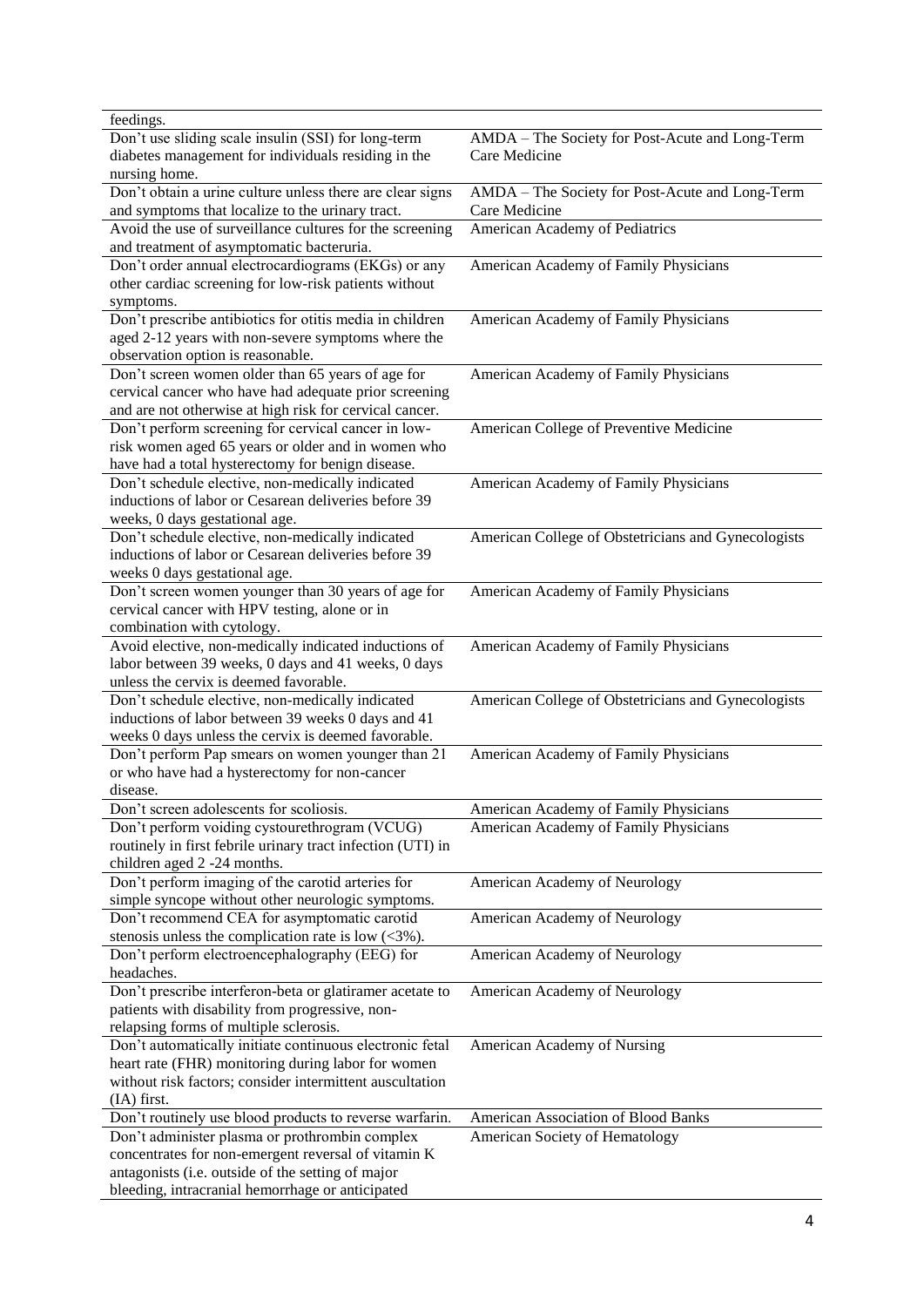| emergent surgery).                                                   |                                                    |
|----------------------------------------------------------------------|----------------------------------------------------|
| Don't transfuse more units of blood than absolutely                  | American Association of Blood Banks                |
| necessary.                                                           |                                                    |
| Don't transfuse more than the minimum number of red                  | American Society of Hematology                     |
| blood cell (RBC) units necessary to relieve symptoms                 |                                                    |
| of anemia or to return a patient to a safe hemoglobin                |                                                    |
| range (7 to 8 g/dL in stable, non-cardiac in-patients).              |                                                    |
| Don't perform stress cardiac imaging or advanced non-                | American College of Cardiology                     |
| invasive imaging as a pre-operative assessment in                    |                                                    |
| patients scheduled to undergo low-risk non cardiac                   |                                                    |
|                                                                      |                                                    |
| surgery.<br>Don't obtain baseline diagnostic cardiac testing (trans- | American Society of Anesthesiologists              |
| thoracic/esophageal echocardiography - TTE/TEE) or                   |                                                    |
|                                                                      |                                                    |
| cardiac stress testing in asymptomatic stable patients               |                                                    |
| with known cardiac disease (e.g., CAD, valvular                      |                                                    |
| disease) undergoing low or moderate risk non-cardiac                 |                                                    |
| surgery.                                                             |                                                    |
| Don't perform cardiac imaging as a pre-operative                     | American Society of Nuclear Cardiology             |
| assessment in patients scheduled to undergo low- or                  |                                                    |
| intermediate- risk non-cardiac surgery.                              |                                                    |
| Don't perform stress CMR as a pre-operative                          | Society for Cardiovascular Magnetic Resonance      |
| assessment in patients scheduled to undergo low-risk,                |                                                    |
| non-cardiac surgery.                                                 |                                                    |
| Patients who have no cardiac history and good                        | The Society of Thoracic Surgeons                   |
| functional status do not require preoperative stress                 |                                                    |
| testing prior to non-cardiac thoracic surgery.                       |                                                    |
| Avoid cardiovascular testing for patients undergoing                 | Society for Vascular Medicine                      |
| low-risk surgery.                                                    |                                                    |
| Avoid computed tomography (CT) scans of the head in                  | American College of Emergency Physicians           |
| emergency department patients with minor head injury                 |                                                    |
| who are at low risk based on validated decision rules.               |                                                    |
| Avoid ordering a brain CT or brain MRI to evaluate an                | American Medical Society for Sports Medicine       |
| acute concussion unless there are progressive                        |                                                    |
| neurological symptoms, focal neurological findings on                |                                                    |
| exam or there is concern for a skull fracture.                       |                                                    |
| Avoid instituting intravenous (IV) fluids before doing               | American College of Emergency Physicians           |
| a trial or oral rehydration therapy in uncomplicated                 |                                                    |
| emergency department cases of mild to moderate                       |                                                    |
|                                                                      |                                                    |
| dehydration in children.                                             |                                                    |
| Don't order low back X-rays as part of a routine                     | American College of Occupational and Environmental |
| preplacement medical examination.                                    | Medicine                                           |
| Don't prescribe opioids for treatment of chronic or                  | American College of Occupational and Environmental |
| acute pain for workers who perform safety-sensitive                  | Medicine                                           |
| jobs such as operating motor vehicles, forklifts, cranes             |                                                    |
| or other heavy equipment.                                            |                                                    |
| Don't routinely order sleep studies (polysomnogram)                  | American College of Occupational and Environmental |
| to screen for/diagnose sleep disorders in workers                    | Medicine                                           |
| suffering from chronic fatigue/insomnia.                             |                                                    |
| Don't routinely order X-ray for diagnosis of plantar                 | American College of Occupational and Environmental |
| fascitis/heel pain in employees who stand or walk at                 | Medicine                                           |
| work.                                                                |                                                    |
| Don't initially obtain X-rays for injured workers with               | American College of Occupational and Environmental |
| acute non-specific low back pain.                                    | Medicine                                           |
| Don't test ANA sub-serologies without a positive                     | American College of Rheumatology                   |
| ANA and clinical suspicion of immune-mediated                        |                                                    |
| disease.                                                             |                                                    |
| Don't order autoantibody panels unless positive                      | American College of Rheumatology - Pediatric       |
| antinuclear antibodies (ANA) and evidence of                         | Rheumatology                                       |
| rheumatic disease.                                                   |                                                    |
| Don't perform methotrexate toxicity labs more often                  |                                                    |
|                                                                      | American College of Rheumatology - Pediatric       |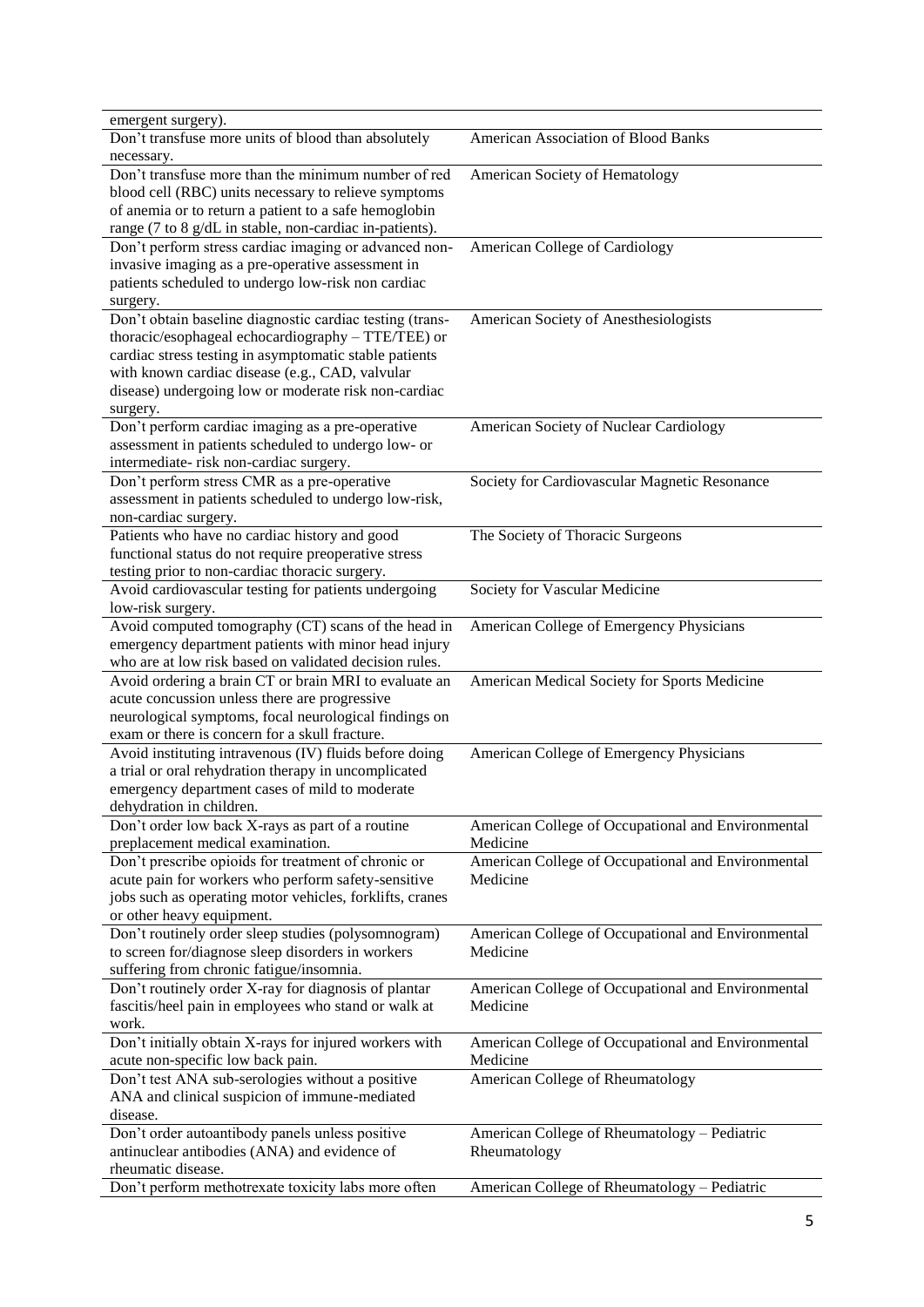| than every 12 weeks on stable doses.                                                       | Rheumatology                                    |
|--------------------------------------------------------------------------------------------|-------------------------------------------------|
| Don't perform MRI of the peripheral joints to<br>routinely monitor inflammatory arthritis. | American College of Rheumatology                |
| Don't routinely repeat DXA scans more often than<br>once every two years.                  | American College of Rheumatology                |
| Don't routinely perform surveillance joint radiographs                                     | American College of Rheumatology - Pediatric    |
| to monitor juvenile idiopathic arthritis (JIA) disease                                     | Rheumatology                                    |
|                                                                                            |                                                 |
| activity.<br>Don't test for Lyme disease as a cause of                                     |                                                 |
|                                                                                            | American College of Rheumatology                |
| musculoskeletal symptoms without an exposure                                               |                                                 |
| history and appropriate exam findings.                                                     |                                                 |
| Don't use antipsychotics as the first choice to treat                                      | <b>American Geriatrics Society</b>              |
| behavioral and psychological symptoms of dementia.                                         |                                                 |
| Don't routinely use antipsychotics as first choice to                                      | American Psychiatric Association                |
| treat behavioral and psychological symptoms of                                             |                                                 |
| dementia.                                                                                  |                                                 |
| Don't prescribe antipsychotic medications for                                              | AMDA - The Society for Post-Acute and Long-Term |
| behavioral and psychological symptoms of dementia                                          | Care Medicine                                   |
| (BPSD) in individuals with dementia without an                                             |                                                 |
| assessment for an underlying cause of the behavior.                                        |                                                 |
| Don't treat with an anticoagulant for more than three                                      | American Society of Hematology                  |
| months in a patient with a first venous                                                    |                                                 |
| thromboembolism (VTE) occurring in the setting of a                                        |                                                 |
| major transient risk factor.                                                               |                                                 |
| Don't perform baseline or routine surveillance                                             | American Society of Hematology                  |
| computed tomography (CT) scans in patients with                                            |                                                 |
| asymptomatic, early-stage chronic lymphocytic                                              |                                                 |
| leukemia (CLL).                                                                            |                                                 |
| Don't use inferior vena cava (IVC) filters routinely in                                    | American Society of Hematology                  |
| patients with acute VTE.                                                                   |                                                 |
| Don't administer plasma or prothrombin complex                                             | American Society of Hematology                  |
| concentrates for non-emergent reversal of vitamin K                                        |                                                 |
| antagonists (i.e. outside of the setting of major                                          |                                                 |
| bleeding, intracranial hemorrhage or anticipated                                           |                                                 |
| emergent surgery).                                                                         |                                                 |
| Don't routinely transfuse patients with sickle cell                                        | American Society of Hematology                  |
| disease (SCD) for chronic anemia or uncomplicated                                          |                                                 |
| pain crisis without an appropriate clinical indication.                                    |                                                 |
| Don't test for thrombophilia in adult patients with                                        | American Society of Hematology                  |
| venous thromboembolism (VTE) occurring in the                                              |                                                 |
| setting of major transient risk factors (surgery, trauma                                   |                                                 |
| or prolonged immobility).                                                                  |                                                 |
| Don't test or treat for suspected heparin-induced                                          | American Society of Hematology                  |
| thrombocytopenia (HIT) in patients with a low pre-test                                     |                                                 |
| probability of HIT.                                                                        |                                                 |
| Don't treat patients with immune thrombocytopenic                                          | American Society of Hematology                  |
| purpura (ITP) in the absence of bleeding or a very low                                     |                                                 |
| platelet count.                                                                            |                                                 |
| Avoid using drains in breast reduction mammaplasty.                                        | American Society of Plastic Surgeons            |
| Avoid continuing prophylactic antibiotics for greater                                      | American Society of Plastic Surgeons            |
| than 24 hours after a surgical procedure.                                                  |                                                 |
| Avoid performing routine and follow-up                                                     |                                                 |
|                                                                                            | American Society of Plastic Surgeons            |
| mammograms of reconstructed breasts after                                                  |                                                 |
| mastectomies.                                                                              |                                                 |
| Avoid performing routine mammagrams before breast                                          | American Society of Plastic Surgeons            |
| surgery.                                                                                   |                                                 |
| Don't routinely use extended fractionation schemes                                         | American Society for Radiation Oncology         |
| (>10 fractions) for palliation of bone metastases.                                         |                                                 |
| Don't initiate non-curative radiation therapy without                                      | American Society for Radiation Oncology         |
| defining the goals of treatment with the patient and                                       |                                                 |